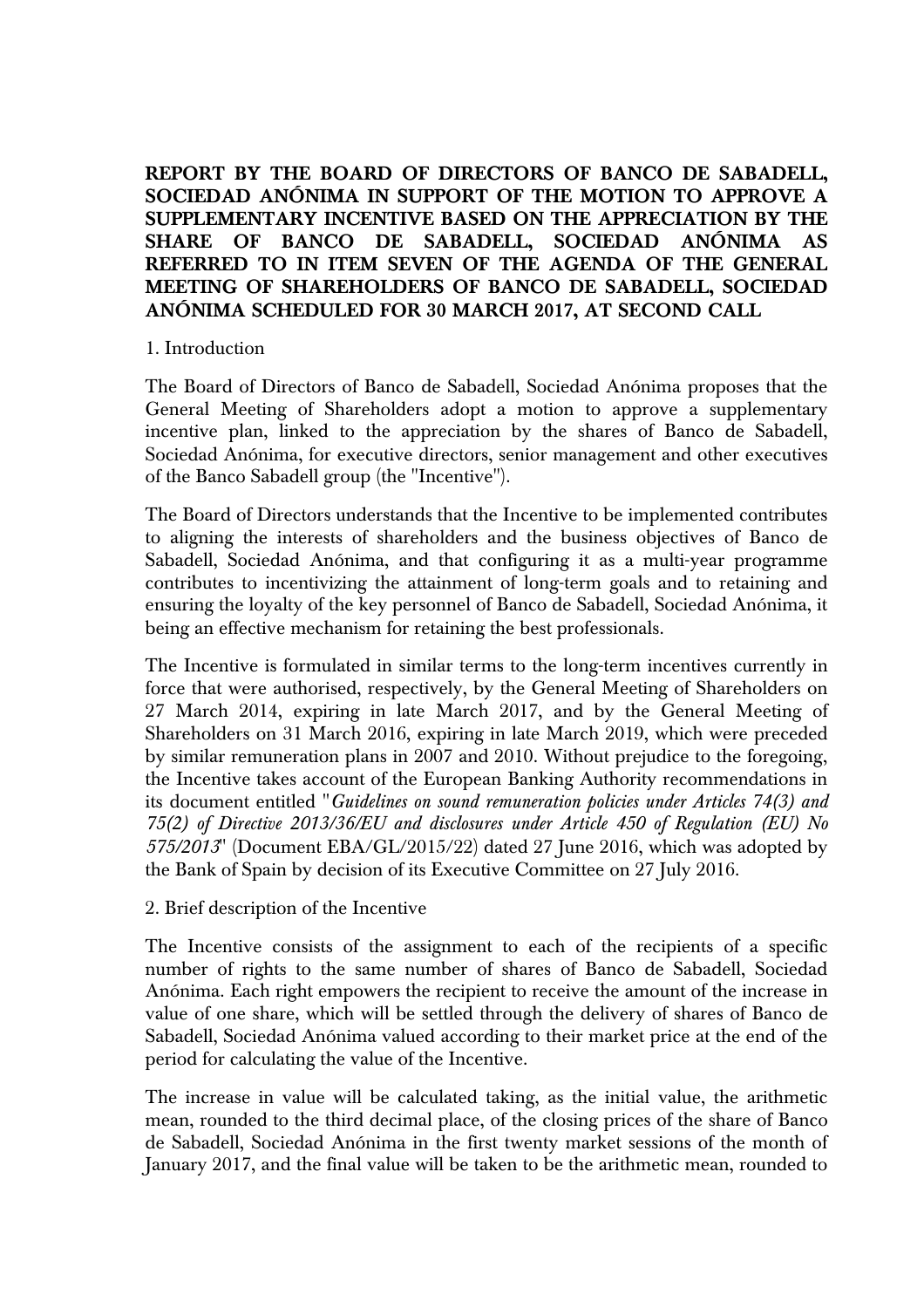the third decimal place, of the closing price of the share of Banco de Sabadell, Sociedad Anónima in the first twenty market sessions of the month of March 2020. Once the amount of appreciation has been determined for each beneficiary, as a function of the rights he/she holds, the number of Banco de Sabadell, Sociedad Anónima shares to be delivered is calculated by dividing the amount of appreciation thus obtained by the arithmetic mean, rounded to the third decimal place, of the closing price of the share of Banco de Sabadell, Sociedad Anónima in the first twenty stock market trading sessions of the month of March 2020.

The beneficiaries of the Incentive are the executive directors of Banco de Sabadell, Sociedad Anónima (Chairman, Managing Director and Director-General Manager), the other executives in the Designated Group with assigned variable remuneration, and other executives of Banco de Sabadell, Sociedad Anónima and of investees that form part of its consolidated group, as determined by the Board of Directors based on a proposal of the Remuneration Committee.

The Incentive is voluntary for the beneficiaries, and its receipt is conditional upon the shares actually appreciating during the period of the Incentive; in the event that they depreciate, no monetary rights will be generated for the beneficiaries.

Additionally, a necessary condition in order for the rights to vest is that the beneficiary exceeds the minimum percentage of compliance with the personal objective referred to as the "professional effectiveness score" (hereafter PES) (Valoración de la Eficacia Profesional – "VEP") in the terms to be defined in the general conditions of the Incentive. The final decision as to fulfilment of the PES will be made by the Remuneration Committee of Banco de Sabadell, Sociedad Anónima. Other conditions attached to vesting will be that the beneficiary maintain his/her employment or contractual relationship with the group and that he/she must not have incurred in any event triggering a malus clause, all in the conditions to be established by the Board of Directors in the general conditions of the Incentive, which must also consider, in accordance with the applicable regulations, the cases where the beneficiary may be required to repay any Incentive amount collected previously (clawback).

The assigned rights do not confer the status of shareholder or any right associated with such status, and they are non-transferable except to rightful heirs in the event of the beneficiary's death.

# 3. Individual assignment of rights

The individual allocation of the number of rights to each beneficiary will be performed by the Board of Directors at the proposal of the Remuneration Committee. The maximum number of rights that may be assigned will be 35,000,000. Within that maximum number, the amount not assigned initially will be